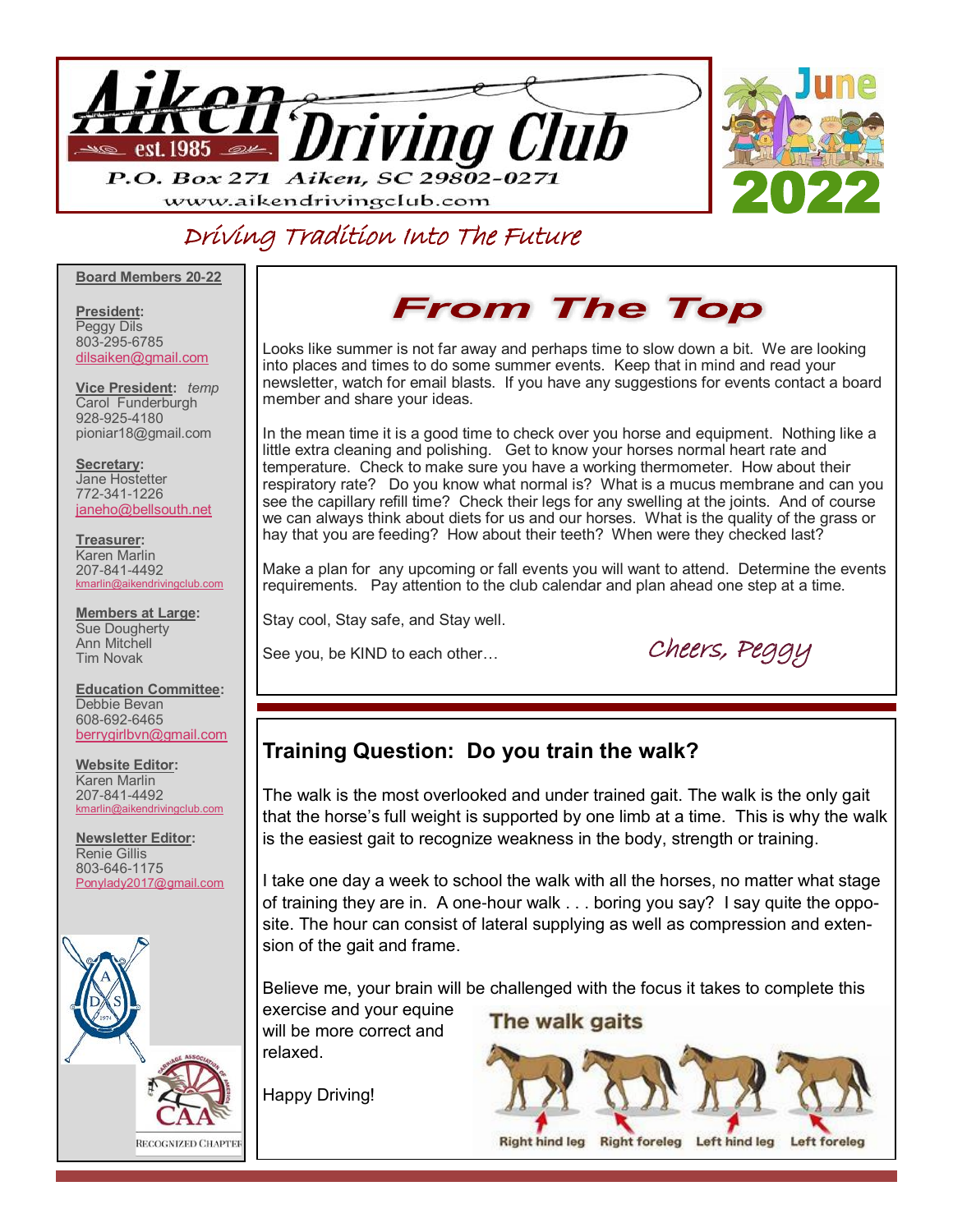# *highlighted items are ADC events*

# MARK YOUR CALENDAR !

| <b>DATE</b>                                     | <b>EVENT NAME</b>                                                                                                                                | <b>CONTACT</b>           | <b>WHERE</b>       |
|-------------------------------------------------|--------------------------------------------------------------------------------------------------------------------------------------------------|--------------------------|--------------------|
| $JUN$ 2-5                                       | KENTUCKY CLASSIC CDE @ HERMITAGE CAI 1*2*3*                                                                                                      | <b>USEF</b>              | GOSHEN, KY         |
| <b>JUN 3-5</b>                                  | ELK CREEK CDE & CT @ FAIR HILL                                                                                                                   | <b>ADS</b>               | ELKTON, MD         |
| <b>JUN 15</b><br><b>JUL 20</b><br><b>Aug 17</b> | ADC ACTIVITY THESE DATES MAY CHANGE ONCE<br><b>VENUE IS DETERMINED. WATCH FOR EMAIL &amp; CHECK</b><br><b>WEBSITE FOR MORE INFO AS AVAILABLE</b> | <b>ADC WEBSITE</b>       | <b>TBD</b>         |
| Aug 19-21                                       | METAMORA CDE & CT<br>ADS PRELIM CHAMPIONSHIPS                                                                                                    | <b>ADS</b>               | METAMORA, MI       |
| <b>SEP 21-25</b>                                | TRYON CDE @ TIEC<br><b>USEF INT CHAMPIONSHIPS</b>                                                                                                | <b>USEF</b>              | MILL SPRING, NC    |
| <b>SEP 29/OCT 2</b>                             | CA FALL CLASSIC CDE & CT ADS CHAMPIONSHIPS                                                                                                       | <b>ADS</b>               | <b>WILTON, CA</b>  |
| <b>SEP 30/OCT 2</b>                             | TIMBERLAND CDE & CT @ CAROLINA HORSE PARK                                                                                                        | <b>ADS</b>               | RAEFORD, NC        |
| Ост 6-9                                         | <b>GARDEN STATE CDE</b><br><b>USEF PRELIM CHAMPIONSHIPS</b>                                                                                      | <b>USEF</b>              | ALLENTOWN, NJ      |
| Ост 21-23                                       | PINE TREE CDE & CT                                                                                                                               | <b>ADS</b>               | So. PINES, NC      |
| <b>Nov 4-6</b>                                  | <b>WINDSOR TRACE CDE &amp; CT</b>                                                                                                                | <b>ADS / LISA SINGER</b> | WINDSOR, SC        |
| Nov 11 or 12                                    | <b>ADC ANNUAL MEETING</b><br><b>SAVE THE DATES</b>                                                                                               |                          |                    |
| <b>Nov 11</b>                                   | <b>ADC FALL WEEKEND</b>                                                                                                                          | <b>ADC WEBSITE</b>       | <b>TBD</b>         |
| <b>Nov 12</b>                                   | <b>ADC FALL WEEKEND</b>                                                                                                                          | <b>ADC WEBSITE</b>       | <b>TBD</b>         |
| <b>Nov 13</b>                                   | <b>ADC FALL WEEKEND ~ AUDUBON DRIVE</b>                                                                                                          | <b>ADC WEBSITE</b>       | <b>JACKSON, SC</b> |
| <b>DEC 2-4</b>                                  | <b>ADS ANNUAL MEETING</b>                                                                                                                        | <b>ADS</b>               | SEATTLE, WA        |



For those receiving this by e-mail click on the hyperlinks below to go to their sites.

[The Aiken Driving Club -](https://www.aikendrivingclub.com/) About the Club Club Club Omnibus - [The American Driving Society, Inc.](https://www.americandrivingsociety.org/content.aspx?page_id=22&club_id=548049&module_id=402015)

[Combined Driving Competition Calendar | US Equestrian \(usef.org\)](https://www.usef.org/compete/disciplines/combined-driving/combined-driving-competition-calendar)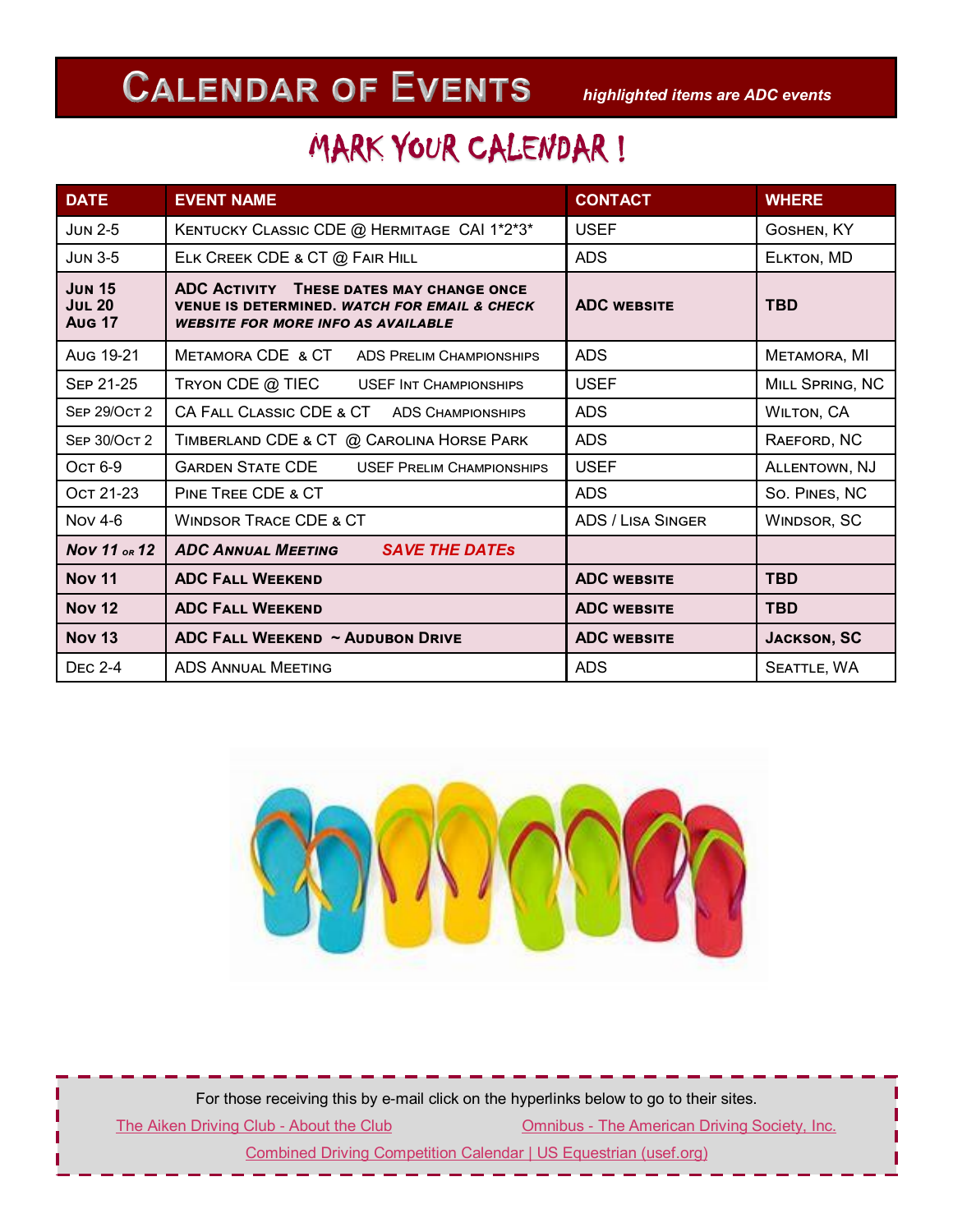#### **Be Good To Your Horse -- Know The Dangers Of The Summer Months**

 Just as the bodies of people do, the bodies of horses may react in a negative way to excessively hot or humid weather. Heat stroke and exhaustion may occur in very hot months, as well as sunburn, which can be a very painful ordeal for a horse. When going through a great deal of physical exertion, the body of a horse may be unable to properly regulate the temperature of the body. When too many vital electrolytes are released through sweat, not to mention the all important fluids in a horses body, heat exhaustion can occur and this is pretty dangerous. Keep in mind that if your horse is not a working horse or a race horse, it can still suffer from these problems if it is kept confined to a stall or a trailer or another enclosure. Humidity can increase the likelihood of heat exhaustion as well.

 Signs that your horse is suffering from heat stress are lack of a desire to play or eat, or come when called. Unnatural behaviors like this are great indicators, as is lethargy in general. Heart rates may go up and the horse may appear to pant. If the temperature (taken rectally) is higher than 105 degrees, you may want to consult a veterinarian.

 When electrolytes are lost through sweat, important vitamins and minerals are lost as well. This can lead to bad blood circulation and even blood thickening, which is never a good thing.

 Temperature and humidity combine to create painful tissue injuries and other areas are affected as well. This can lead to ataxia, which has to do with the horse's lack of ability to control the movements of their muscles.

 If you suspect that your horse may not be getting enough water in the hot months, do the pinch test. Pinch a fold of skin and observe whether or not the skin remains pulled up. Also, another great way of testing that is to put some pressure against your horses' gums. When you let go, there should be a white spot that is slowly filled in with the normal pink color. If not, consider the fact that your horse may not have enough fluids and take corrective actions.

 Even if the body temperature of your horse has gone up, they may not sweat enough to actually cool the body to an adequate temperature. If you want to lower the body temperature of your horse, move them into an area where air flow moves about and rinse it down with cold water. This can be done using a nozzle, towel, or sponge. Rubbing alcohol causes evaporation and is also helpful in lowering the temperature of your horse's body and can reduce the chances of heat stroke.

 Occasionally, a vet may decide that a horse is so dehydrated that further action must be taken, and in such cases they may apply an IV.



## **SIMPLE PREVENTIVE MEASURES**

When planning hot-weather workouts, check your local forecast for the heat-humidity index, and avoid those times when temperature and relative humidity together are dangerously high.

*A good rule to remember is that anytime the temperature and humidity numbers added together total 130 [80 degrees Fahrenheit with 50 percent humidity, for example] there's some risk of overheating. A total of more than 150 degrees is the danger zone--any working horse will probably overheat. That is, even a lower temperature, of 70 degrees, still poses a risk if the humidity is 80 percent or higher.* 

Of course, riding/driving in extremely high temperatures, regardless of humidity, is never a good idea. When it's going to be hot, schedule rides/drives in the early mornings, before the day heats up. Save more rigorous work for cooler times, and keep it to short stints, alternating with periods of walking so the horse can stop sweating for a while.

Make sure the horse is properly conditioned for the work. A fit horse can cool himself more efficiently than one who's out of shape. His sweat is clear and watery rather than thick and lathering and he won't lose as many crucial electrolytes.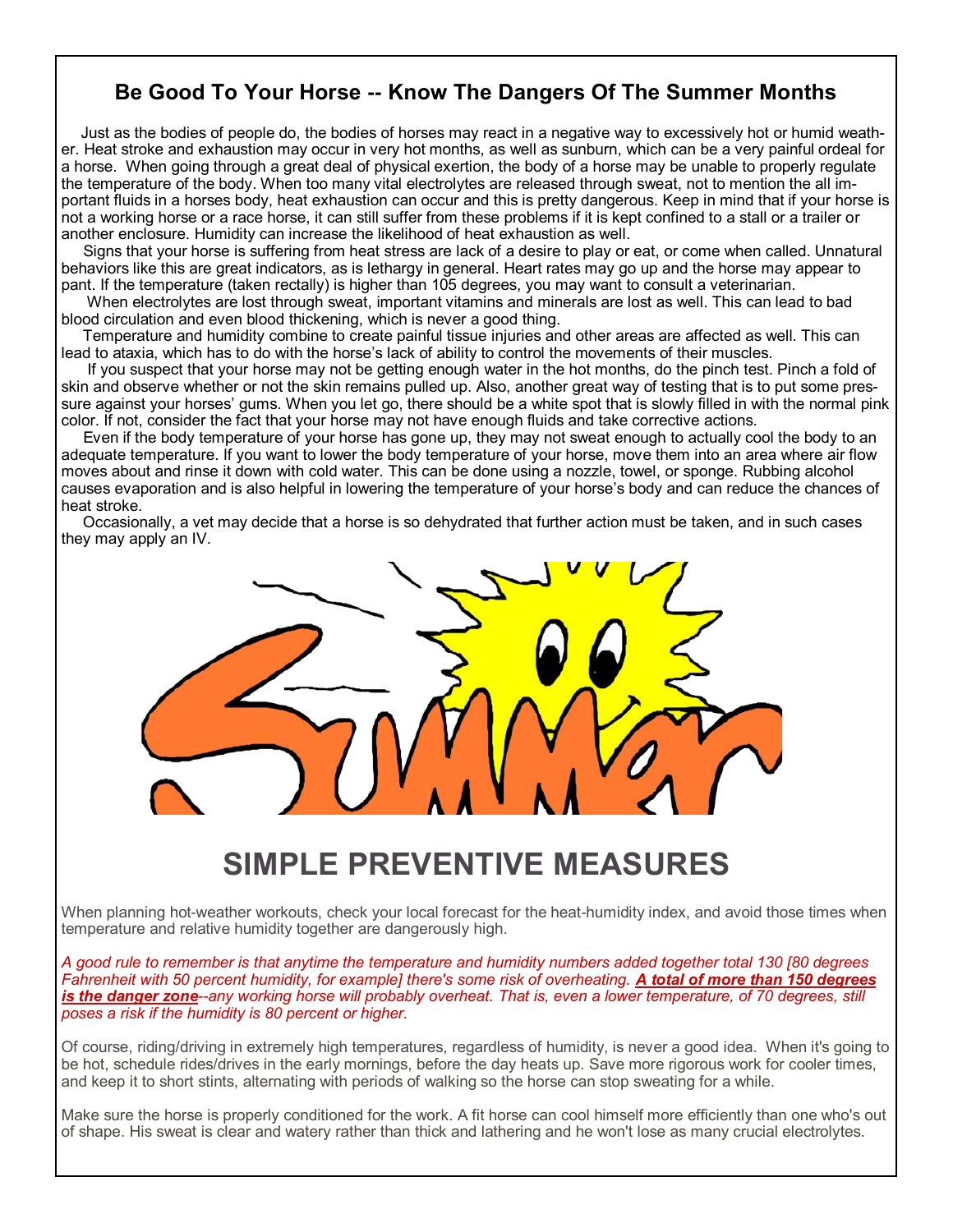

#### **New ADC Members**

*Welcome to Aiken Driving Club*

*If you want/need contact info for a new member not in the club roster please get in touch with Ray Mansur.*

# **Club Membership**

Membership applications are available on the website, [www.AikenDrivingClub.com](http://www.aikendrivingclub.com) When you print yours out for renewal make a few extra copies. They are great to have on hand so you can invite old and new friends to join us.

#### **Newsletter Deadlines**

*Deadline for articles, photos and classified ads is the 20th of each month. Photos must be sent by e-mail as a JPG format with name/s of persons and if possible the name of the horse/s. Include photo releases when required.*

#### **Classified Ads**

*Classified ads for ADC members are free and will run for 3 months unless otherwise noted. Business Card ads are \$100 Yr. Non-members may place ads for \$25 (will run for 3 months). Check can be mailed to Aiken Driving Club, PO Box 271, Aiken, SC 29802*

#### **Submissions**

Send all submissions to: Renie Gillis [ponylady2017@gmail.com](mailto:ponylady2017@gmail.com) 803-646-1175

**Past issues of the ADC Newsletter can be found online at [www.AikenDrivingClub.com](http://www.aikendrivingclub.com)**





**Contact A Dealer Near You!** Rebecca Gutierrez: (803) 646-0462<br>Lisa Singer: (610) 960-8695 nhfcarriages@gmail.com www.NewHeritageFarm.com

**Custom Harness & Carriages For Competition & Recreation** 



#### **Adam Batton** Shop Manager c. (803) 646-7638 1410 East Pine Log Rd. Aiken, South Carolina 29803



# **W** Meybohm BC Jul 2021 to Jul 2022 to Jul 2022 to Jul 2022

Vice President • Meybohm Real Estate **Accredited Land Consultant** 

803/215.0153 cell suzy.haslup@gmail.com 142 Laurens St. NW . Aiken, SC 29801 **ALC** 

LAND

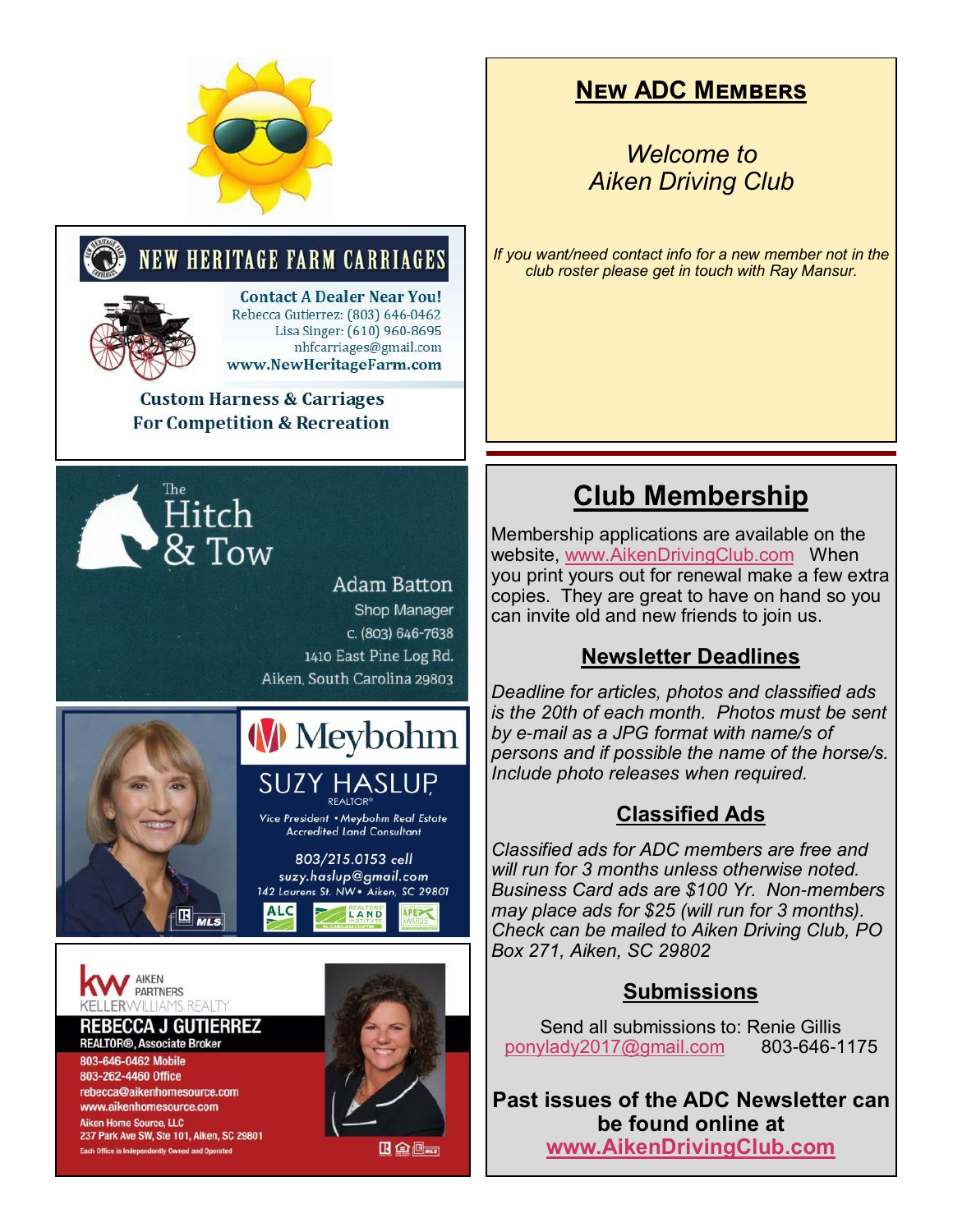

*Judith Portman and her dog, Lily, won the Carriage Dog Class.*

*Joe Roosa, driving Wille E Coyote, was the Open Pony champion and was awarded the Gaston Stable Award.*





*The best junior driver was Kathleen Willmon of AL, driving Derringer her miniature horse.*

#### **Aiken Carriage Classic and Dressage**

The Aiken Carriage Classic was held April 16-17, 2022 and followed the dressage tests and judged by Kail Palmer Miller of Pennsylvania and the show welcomed Jim Thomas, of Florida as the technical delegate. Clear skies gave the forty entries a beautiful background for the rest of the weekend. The show featured a Saturday evening demonstration by Sherrie Dolan and her pony who showed off that he knew more than most of the audience. The dinner was held at the historic Gaston Stables and the Gaston Stable Award was presented that evening to Joe Roosa, who demonstrated what driving is all about, friendship and helping others.

The driving was beautiful and many of the competitors were first time drivers at the show. Winners included Gail Aumiller of Carlisle, PA in the Open Horse division, Open Pony was won by Joe Roosa and the reserve champion was Judith Harasziti. The Utility division was one of the largest divisions and won by Rhonda McPherson and the reserve champion was Susan Gregorio. The novice division was won by Robyn Fahnle, and Peggy Keeler was the VSE champion. The best junior driver was Kathleen Willmon. The carriage dog class was won by Judy Portman and her adorable Schnoodle, Lily.

The committee of Peggy Dils, Peggy Keeler, Judith Chamberlain, and Katy Rhinehart would like to thank all those that made the show a success. The silent auction and office staff of Kim Allen, Diane Mansur, and Patty Lange made the show possible. The Aiken Driving Club would like to invite you to attend next years show.

*Photo credits: AP Gouge Photography, Aiken, SC*



*Gail Aumiller driving her advanced dressage test with groom Beth Steinke.*



*Missie Auen driving her first single horse test with groom Gene Rhinehart's horse Celtic.*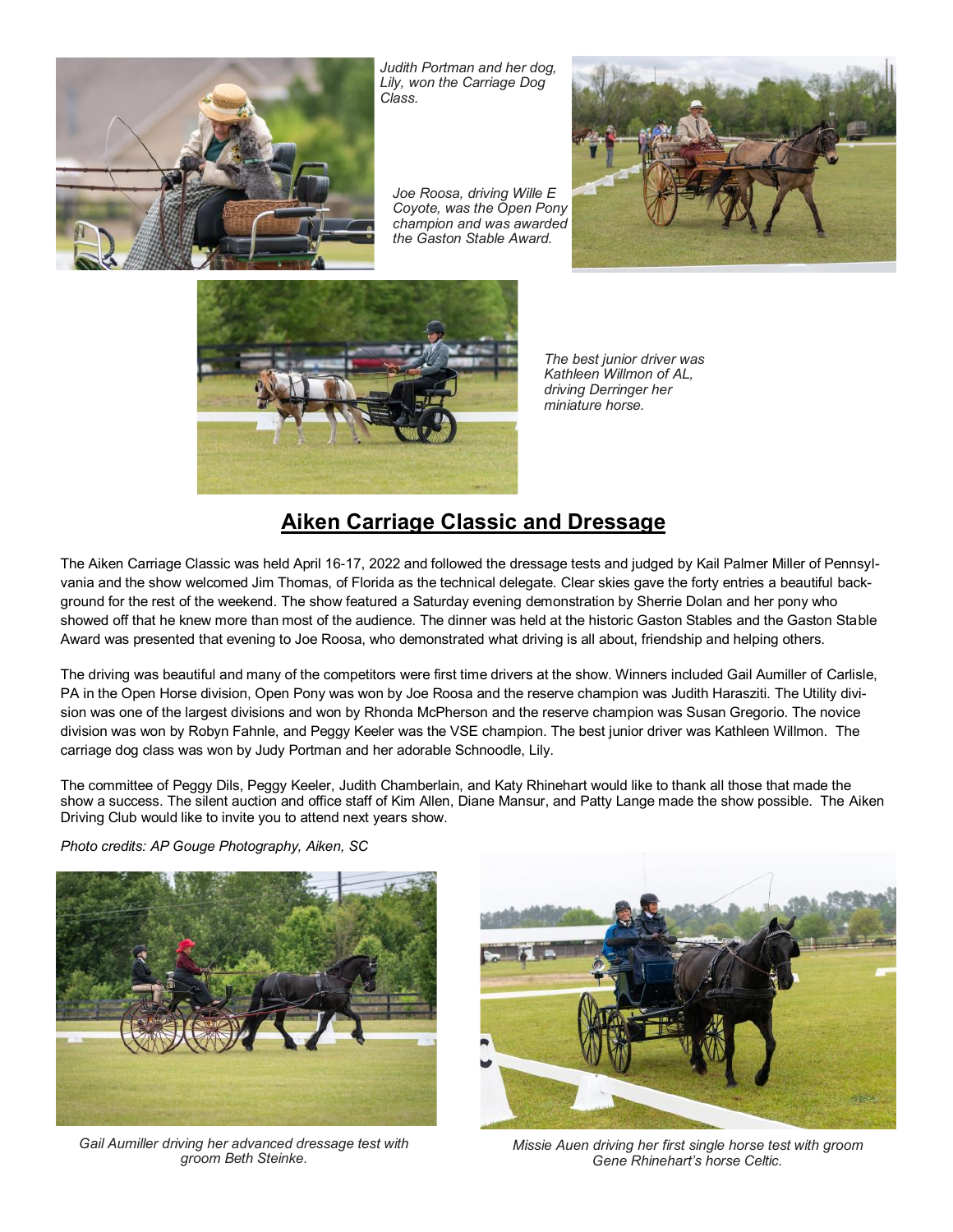### **Board Meeting minutes May 16, 2022**

*In attendance*: Peggy Dills, Carol Funderburgh, Ann Mitchell, Sue Dougherty, Tim Novak, Jane Hostetter. *On phone*: Karen Marlin. *Members in attendance*: Katy Rhinehart and Kim Allen

Minutes accepted and approved. Treasurer's report accepted and approved.

Katy gave us a financial report and over all view of the Pleasure Show. She spoke of all the wonderful sponsors. There were 48 turnouts. It was a great success! ADC will have the Pleasure Show again next year under the guidance of Katy and some people have already stepped up to the plate to be on her committee.

Kim Allen gave us a report on the silent auction which, also, was a great success! and she has volunteered to do it again next year.

#### **OLD BUSINESS:**

Jungle Drive was great fun and food delicious. Sara has committed that it would be an annual event.

Carol gave us a report on the Sara Schmidt Clinic which is full. 17 people have signed up for the dinner.

Gaston Livery Stable's roof has not been completed as of yet.

Gerde Museum is open on Sundays. Peggy has asked if ADC driving books could be put on display in main building for people to look through.

The By–Laws are at the office of a lawyer to be looked over.

Dressage ring is now a complete set being stored at Highfields. Thank you Jackie Kane for your work of getting it all together.

ADC trailer is at Renie's.

#### **NEW BUSINESS:**

BBQs/Club Activities will be scheduled for every 3rd Wednesday of the summer months.  $($ June 15 $^{\text{th}}$ , July 20 $^{\text{th}}$ , and August  $17<sup>th</sup>$ )

Possibilities –

Early morning drive at the Vista.

Boat tour on the Savannah River out of Augusta. **Derby** 

Any ideas are welcomed.

Fall Weekend was discussed. Will be November 11th, 12th, 13th. Audubon drive on the 13<sup>th</sup>. Also the Annual meeting will be that weekend. Details to follow.

The Board approved a donation of \$1,000 to the Windsor Trace CDE.

Adjourned 7:10pm Next meeting June 13<sup>th</sup> at Gaston Livery Stable.

### **Treasurers report May 2022**

The beginning checking account balance for the month of April 2022 was \$20,854.56. The ending checking account statement balance is \$\$27,257.74

Deposits for the month totaled \$11,712.50 Most of the deposits were from the pleasure show. Debits totaled \$5309.32.

Outstanding checks or debits were \$1,266.04. This gave the club an actual checkbook balance of \$ 25991.07. The majority of expenses were for the pleasure show.

Revised profit from the driving derbies was \$2045.57. This is because additional expenses were paid in April. Tentative profit from the Aiken Carriage Classic was \$2860.64. However, the bill from Highfields has not been received yet.

Respectively submitted, Karen Marlin

#### **Classified Ads**

**FOR SALE** 1890's Doctor Carriage. Restored. In climate controlled environment for last 20 years. Photos available. \$2200. Call 803-642-2318. 3/2